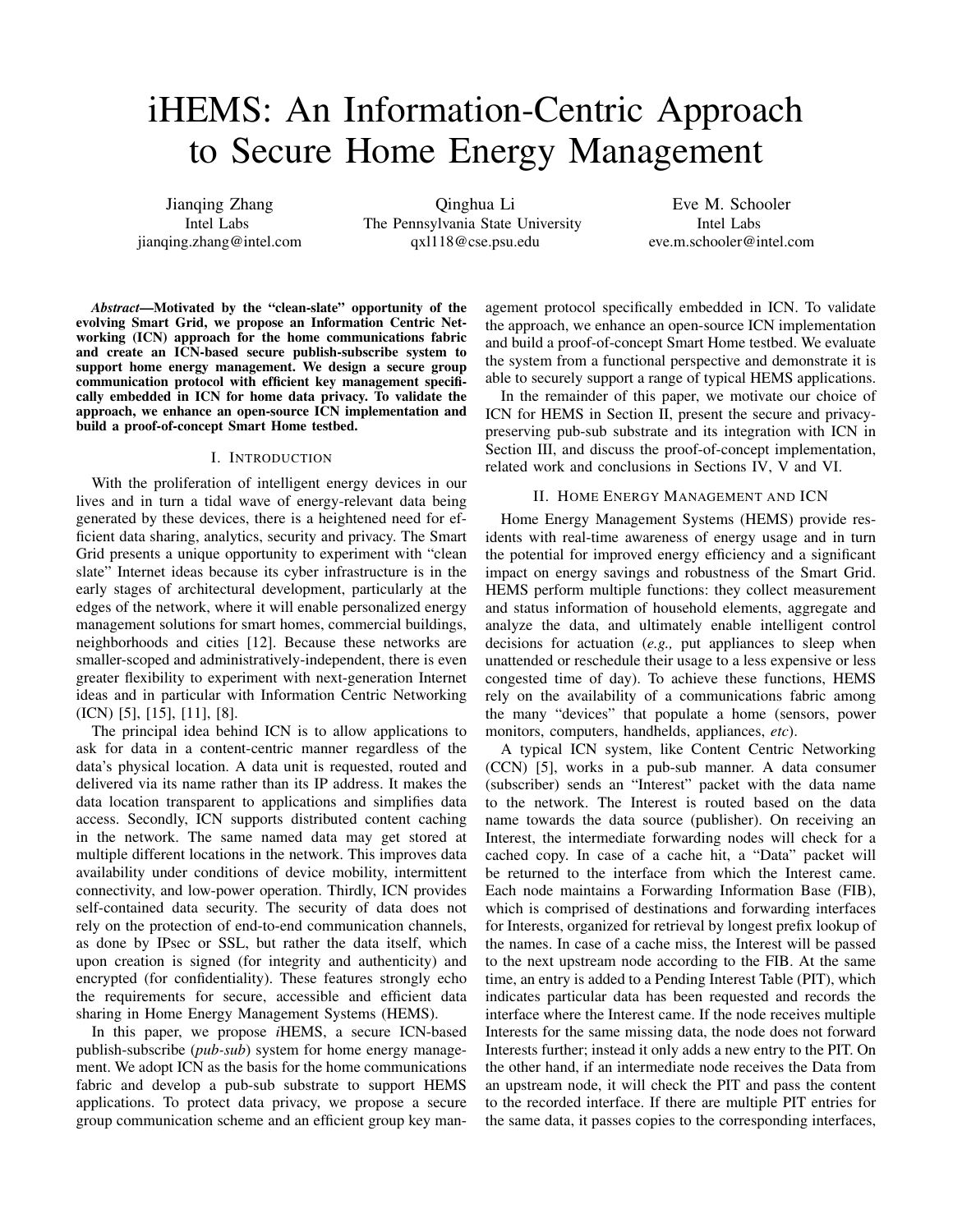enabling multicast to behave in a copy-and-forward manner. When the content is served, the PIT entries are removed. At the same time, intermediate nodes will cache a copy of the data to serve future requests. To guarantee subscribers get the latest data, the cached data has a header field that indicates the expiration time of the copy. This field is set by the publisher and its value is determined by application requirements.

At creation, data is signed by the owner for integrity and for authenticity and data is encrypted for confidentiality, and so are the copies in the network. As long as an authorized subscriber has the appropriate credentials, it can verify the signature and decrypt the data content, no matter if the data is obtained directly from the owner or an intermediate node on the data forwarding path. Thus, data confidentiality, authenticity and integrity are provided intrinsically in ICN.

We argue that ICN is beneficial to HEMS because ICN capabilities match HEMS requirements very well. First, HEMS devices naturally communicate in a group-oriented pub-sub manner. For example, consider a typical HEMS shown in



Fig. 1. HEMS Communications

Figure 1. A notable power event, for example that an electric vehicle (EV) is recharging, may be detected by a power monitor and then shared with (published to) an energy dashboard, a smart phone, and a computer. Similarly, the EV might accept (subscribe to) charging instructions from multiple places, *e.g.,* the owner's laptop, phone and car dashboard. Actuation commands also can be delivered in a one-to-many manner. For instance, if an ambient sensor detects no occupancy of a room, the HEMS may turn off some appliances and devices in the room, like lights, cooling fan, a TV monitor. For efficiency a controller could multicast the "turn off" command to all the devices rather than unicast it individually. Thus, devices often interact with energy data as groups. Actually, ICN's "interestcontent" model maps naturally to data sharing pub-sub groups, and the entries in FIB and PIT tables map to a group of devices interested in the same piece of data.

Second, HEMS devices expect to access data regardless of where the data is stored and whether or not they and the data sources are continuously connected to the network. In HEMS, devices may be only intermittently connected due to mobility, sleep modes, interference, or being powered off. Temporarily disconnected devices should be able to retrieve data upon reconnection to the network. Also, the data previously generated by a device should be accessible to other devices even if the generating device is currently disconnected. These scenarios can be supported by name-based routing and distributed data

caching among groups of devices.

Third, HEMS have a strong need to address security, especially confidentiality (keep data private among those authorized), integrity (data has not been tampered with) and authenticity (data is from who it says it is from). As energy data can be mined for sensitive information (someone is at home or work, away on vacation, has certain eating habits, uses a health device, *etc*.), leakage of such information may compromise privacy. Additionally, tampered or falsified energy data may cause unexpected or even dangerous side effects. For example, an EV's battery may not be recharged enough if the charging instruction is tampered with during transmission. ICN's self-contained data security meets the security requirement and data caching extends this capability if the data is not hosted by the original device. Because different devices should have different access privileges to data, yet most home wireless networks treat all devices equally, a mechanism - such as secure group communication (see Section III-B) - is needed to restrict data access [7] to only a select group of devices.

# III. *i*HEMS

*i*HEMS is a secure, ICN-based pub-sub communication infrastructure for HEMS (Figure 2). Conceptually, it consists of



Fig. 2. The Architecture of *i*HEMS.

"devices" found in the home (*e.g.,* power sensors, thermostats, handhelds, display technology such as an energy dashboard), alongside of a *Directory Service* (DS) and a *Group Controller* (GC). Through the DS, a device can publicize its own data and can discover the data to which it wants to subscribe. The DS organizes available data by name. The GC controls data by only issuing group keys to authorized devices for data encryption/decryption according to the security policy. The DS and GC may run in a dedicated server or simply in one of the devices accessible on the network.

The design of *i*HEMS is based on CCN [5], [10]. We follow its URI format and human-readable name convention to create a schema for data in HEMS. An example is "data/temperature/masterbedroom", which means the temperature in the master bedroom.

CCN provides two primitives for network nodes to communicate and to exchange data. Both primitives take a data name, dn, as an input. A node uses  $\mathbf{Advertise}(dn)$  to publicize its data named  $dn$ . At the same time, other nodes update routing information for the data such that they can reach it by  $dn$ . If a node wants to find content, it calls  $\mathbf{Get}(dn)$ , which sends an Interest message requesting the data. Based on the routing, CCN will forward the Interest to a node that has a copy of the data and send the Data to the requesting node.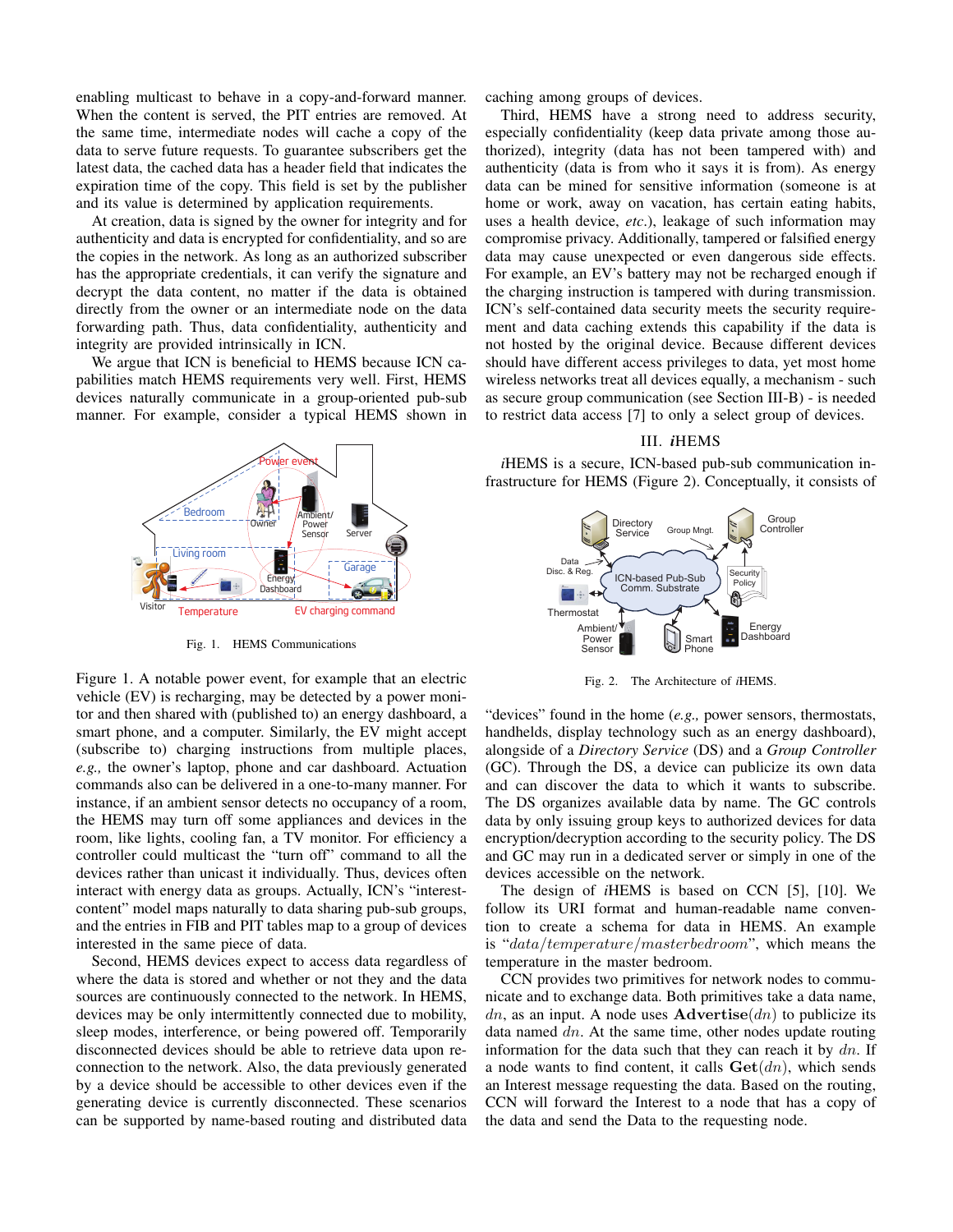To illustrate these basic functions, consider a non-intrusive power sensor [12] that detects whole-house power usage events and then disaggregates the signal into individual events such as "Heater ON". It advertises the event data to the HEMS network with the name "/data/powerevent" by calling Advertise( $\frac{data{powervent}}{R}$ ). Then it listens for Interests for the data. If an energy dashboard wants to display the home power events, it calls Get(/data/powerevent). An Interest with the name "/ $data/power event$ " will be forwarded to the power sensor. Upon detecting a power event, the power sensor will publish the event in a Data message, which will be eventually delivered to the dashboard and other subscribers.

## *A. Enhanced Pub-Sub*

Although CCN employs a pub-sub paradigm, it is unable to support the richness of the HEMS pub-sub scenarios and data discovery needs. Both motivate us to design a pub-sub layer above it for extended functionality (see Figure 3).

*1) Pub-Sub APIs:* HEMS applications have a range of pub-sub requirements. For example, a home owner may read the current power usage for a quick check, and the data is delivered only *once*. In a power event monitoring application, the home owner would like to be notified of interesting power events. Therefore, it is desirable to subscribe to the power event data only once and then receive notifications whenever they happen, *i.e.,* the data is delivered many times and the subscription is kept *persistent*. In an ambient sensing application, the energy dashboard may track temperature changes for data analysis. It is inefficient and undesirable to get all updates whenever the thermostat has a new reading. In this case the temperature data is usually sampled and delivered instead at a regular interval like every 10 seconds, *i.e.,* the subscription is *periodic*.

To handle these requirements, we design a set of enhanced APIs for pub-sub communications. The API  $\text{Pub}(dn)$ is designed for a publisher to publish data based on Advertise(dn). The API Sub(dn, mode, [interval]) is used by subscribers, where the parameter *interval* is optional. It provides three types of subscriptions depending on mode: 1) *One-time*. The caller gets the interested data once by calling the CCN primitive  $\text{Get}(dn)$ ; 2) *Periodic*. It enables the caller to periodically get the data by calling  $\text{Get}(dn)$  once every period of specified interval; 3) *Persistent*. It enables the caller to get the data whenever new data content is available.

One approach to implement persistent subscription is to iteratively call  $\det(dn)$  at the subscriber, which would introduce much communication overhead. It can be improved by extending the CCN protocol to support longer-lived forwarding information (for both Interest and Data packets) in the forwarding nodes and the publisher, so that the subscriber only needs to call  $\det(dn)$  once per time interval t. Upon the first  $\text{Get}(dn)$  call, an Interest is passed to the publisher, and the data content is forwarded back. Afterward, the forwarding rules used to forward data  $dn$  back to the subscriber are still maintained at the publisher and intermediate nodes for time  $t$ , instead of being deleted immediately as in the current CCN. Also, the Interest message is kept alive for time  $t$  at the publisher. During this time, if the data content is updated, the publisher directly pushes the content to the network, and eventually to the subscriber. If the time  $t$  elapses and the subscriber wants to continue receiving the data, it needs to re-call  $\mathbf{Get}(dn)$ .

Using a single Interest to enable the forwarding of multiple Data packets (as done for persistent subscription) may affect the traffic control and flow balance built into the CCN model because the PIT state is not consumed by the data packets and is meant to be short-lived. It may introduce a vulnerability to denial of service as well. However, these problems can be mitigated by careful selection of interval  $t$ . A shorter  $t$  may introduce more overhead caused by Interests but it also causes PIT states on forwarding nodes to be refreshed quickly. The interval  $t$  can even be dynamically updated based on traffic load or evidence of attack. More importantly, we argue that such effort is worthwhile because persistent subscription is important for many HEMS applications as well as group key management (see Section III-C).

*2) Data Discovery and Registration:* In *i*HEMS, the DS supports data discovery by maintaining a list of data names published in the network. The list itself is a type of control data with a uniform CCN name known by all nodes. A node can retrieve the list by name and discover the available data. It also helps requesting nodes find the right group they should join. If a node wants instead to publish data, it registers the data name with the DS, which makes the data discoverable to other nodes and guarantees the uniqueness of the name.

#### *B. Secure Group Communication*

To support secure group-oriented pub-sub communication, which is not addressed by CCN, we propose a secure group communication scheme above the pub-sub layer such that only a group of authorized devices are able to access private data. The scheme also enables subscribers to efficiently obtain the data from distributed caches with multicast rather than from the publisher individually. *i*HEMS uses a *group key* to encrypt confidential data. The key is shared among the publisher and subscribers with the appropriate privileges. Since all the authorized subscribers know the group key, data encrypted by the key can be cached in the network and used to serve the request of any subscriber. However, nodes that do not have the key are unable to decrypt and access the data.

Therefore the confidentiality of HEMS data falls to the GC, which manages the group keys for each pub-sub group. Before a node publishes or subscribes to data, it contacts the GC to join the relevant pub-sub group and obtains a group key from the GC. The GC determines if the node is authorized to join the group according to the *security policy*. It only issues the group key if the node has the appropriate publish or subscribe privileges to the data. Due to space, security policy is not addressed in this paper.

Figure 3 displays the secure group communication in the system protocol stack and the data format of the messages.



Fig. 3. Protocol Stack and Data Format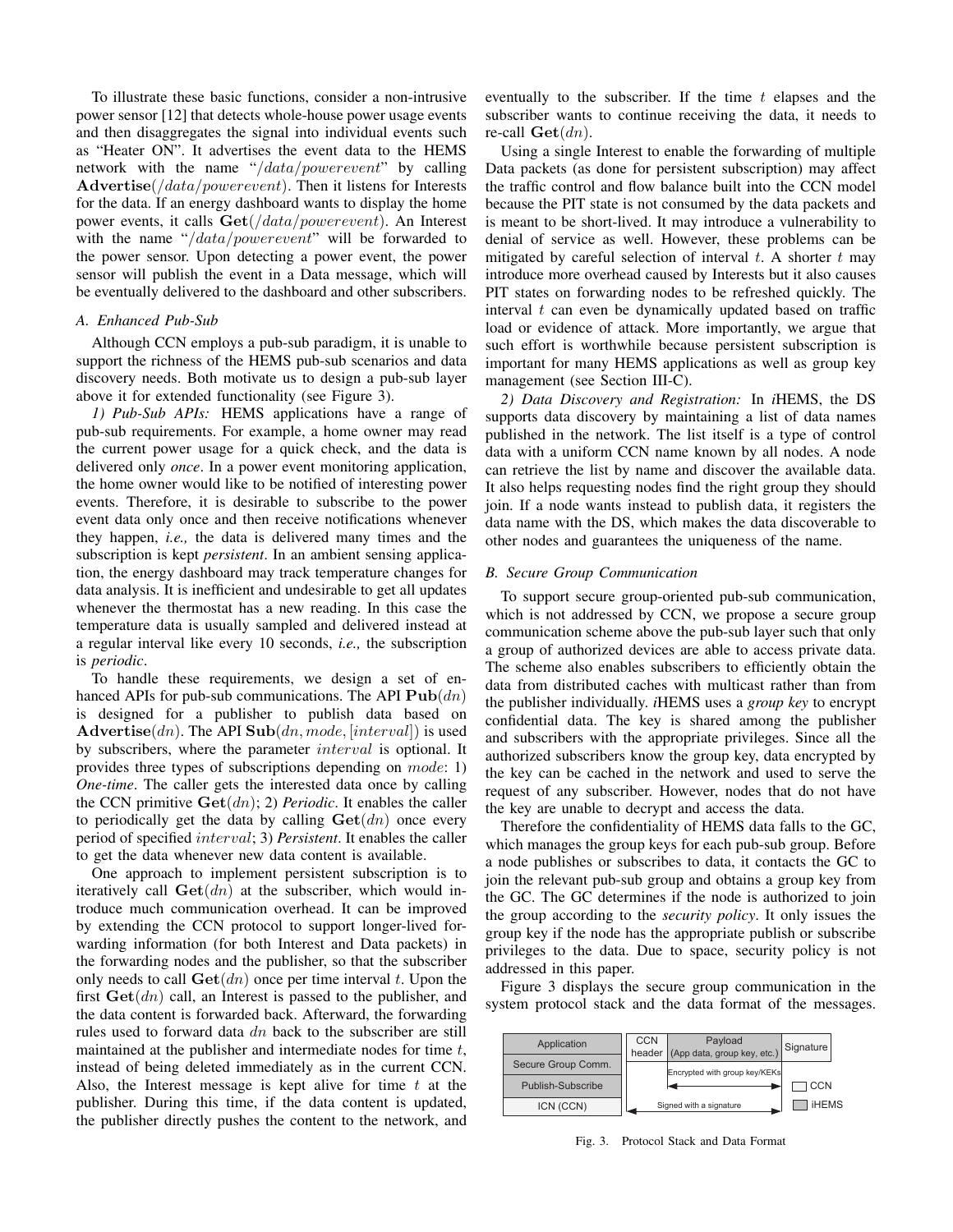The original CCN layer provides integrity and authenticity using digital signatures, and the secure group communication layer proposed in this work provides data confidentiality by encrypting payloads. Usually, application data like a room temperature will be encrypted by a shared group key, whereas the group key management data like a group key distribution message will be encrypted by a key encryption key.

### *C. Group Key Management*

The basic purpose of group key management is to securely distribute group keys to group members. It needs to handle a variety of group events which lead to group key update, including group member join, leave, key refresh and key revocation, *etc*. For consistency and to seamlessly integrate into ICN, group key management is implemented as an ICNbased pub-sub channel with certain well-defined control data.

*1) One-way Function Tree Algorithm:* One objective for the HEMS group key management algorithm is to strike a balance between security and cost. As for security, the algorithm should have three properties: 1) Forward secrecy. A departing node should not be able to access the group communications afterwards; 2) Backward secrecy. A joining node should not be able to learn the past group communications; 3) Collusion resistance. Even if multiple evicted group members collude, they cannot recover the current group key. As for cost, the algorithm should aim for low computation, storage and communication bandwidth needs, since many HEMS devices are resource-constrained. We choose the One-way Function Tree (OFT) algorithm [14] to satisfy the above requirements.

In OFT a group manager uses a binary tree structure to maintain the group key for each group. In this tree, every node is a key encryption key (KEK) derived from the oneway function of its children (if any), except that the root node is the group key. Each member stores a unique subset of KEKs to derive the group key. When a user joins the group, the group manager updates the key tree and derives a new group key. Then it sends the group key and a proper subset of KEKs to this new user via a secure unicast channel, and multicasts the new group key, which is encrypted with appropriate KEKs known to the other members. Other members can derive the new key based on the KEKs they know. When a user leaves the group, the group manager updates the group key in a similar manner. Since the binary tree is balanced, for a group with *n* members, each member stores  $\lceil \log_2 n \rceil + 1$  KEKs, and key distribution messages contain  $\lceil \log_2 n \rceil + 1$  KEKs.

*2) ICN-based Group Key Management Protocol:* We implement OFT by leveraging the pub-sub layer. The GC is the group manager of the OFT algorithm, and manages group keys for all groups. For each group, the GC maintains the whole key tree, and each publisher or subscriber stores the group key as well as a subset of KEKs. Without loss of generality, we provide an example showing one group that communicates application data D whose name is  $\theta$  /data/D, and we assume all data names share the same prefix "./".

The group key management protocol consists of several procedures, involving the publication and subscription of certain control data. Table I shows the control data used and Figure 4 illustrates control data flows. Join Request/Response are used for a node to join a group and obtain the group key; Rekey



Fig. 4. Group Key Control Data Flow

is used by the GC to send a new group key to all group members; Leave Request is used for a group member to leave the group; Sync Request/Response are used for a temporarily disconnected group member to synchronize the group key (*i.e.,* get the group key currently used) after reconnecting to the system. For Join/Leave/Sync Request, group members are the publisher and the GC the subscriber; for Join/Sync Response and Rekey, the roles are reversed.

TABLE I THE CONTROL DATA OF THE GROUP KEY MANAGEMENT PROTOCOL

| Ctrl. Data | Name                  | <b>Message Content</b>                                      |
|------------|-----------------------|-------------------------------------------------------------|
| Join Req.  | ./req/group/join      | $\langle nid, op, . \rangle \langle data \rangle D \rangle$ |
| Join Resp. | ./resp/group/join/nid | $\langle gkey,ver, auxinfo \rangle$                         |
| Rekey      | $1$ resp/group/rekey  | $\langle ver, \ rekey\text{-}info \rangle$                  |
| Leave Req. | $.$ /req/group/leave  | $\langle nid, ./data/D \rangle$                             |
| Sync Req.  | ./req/group/sync      | $\langle nid, ./data/D,$                                    |
|            |                       | $cur-version$                                               |
| Sync Resp. | ./resp/group/sync/nid | $\langle ver \rangle$ , or                                  |
|            |                       | $\langle gkey,ver, auxinfo \rangle  $                       |

Initialization. The GC listens to nodes' requests to join, leave or synchronize keys. Since these requests may come at any time, the GC grants a *persistent* subscription to Join/Leave/Sync Requests, receiving them in a timely manner.

Group Creation and Member Join. The creation of a pubsub group is triggered by the first request to join the group. Suppose node  $nid$  wants to join the group for data  $D$ . It publishes control data *Join Request* (see Table I). The message content conveys that node  $nid$  wants to access data  $D$  with the operation of op, which is either pub or sub. The request will be delivered to the GC, which maintains a persistent subscription to it. If the security policy allows node *nid* to access data *D*, the GC processes the request as follows:

*Case 1: Group Creation.* Node *nid* is the first group member. The GC creates a new group for data *D*, generates an initial key tree, then adds a virtual node (a process running at the GC for periodic key refresh) and node *nid* to the group successively, and updates the key tree according to the OFT algorithm. The GC sends the group key to the joining node by publishing control data *Join Response*. In the data content, ver means the version number of the group key and  $auxinfo$  is the subset of KEKs assigned to node *nid*. The content is encrypted with a pairwise secret key shared between the node and the GC.

The joining node waits to get the response from the GC and then issues a *one-time* subscription to control data *Join Response*. From the received join response, the node obtains the group key as well as the KEKs. Afterward, it issues a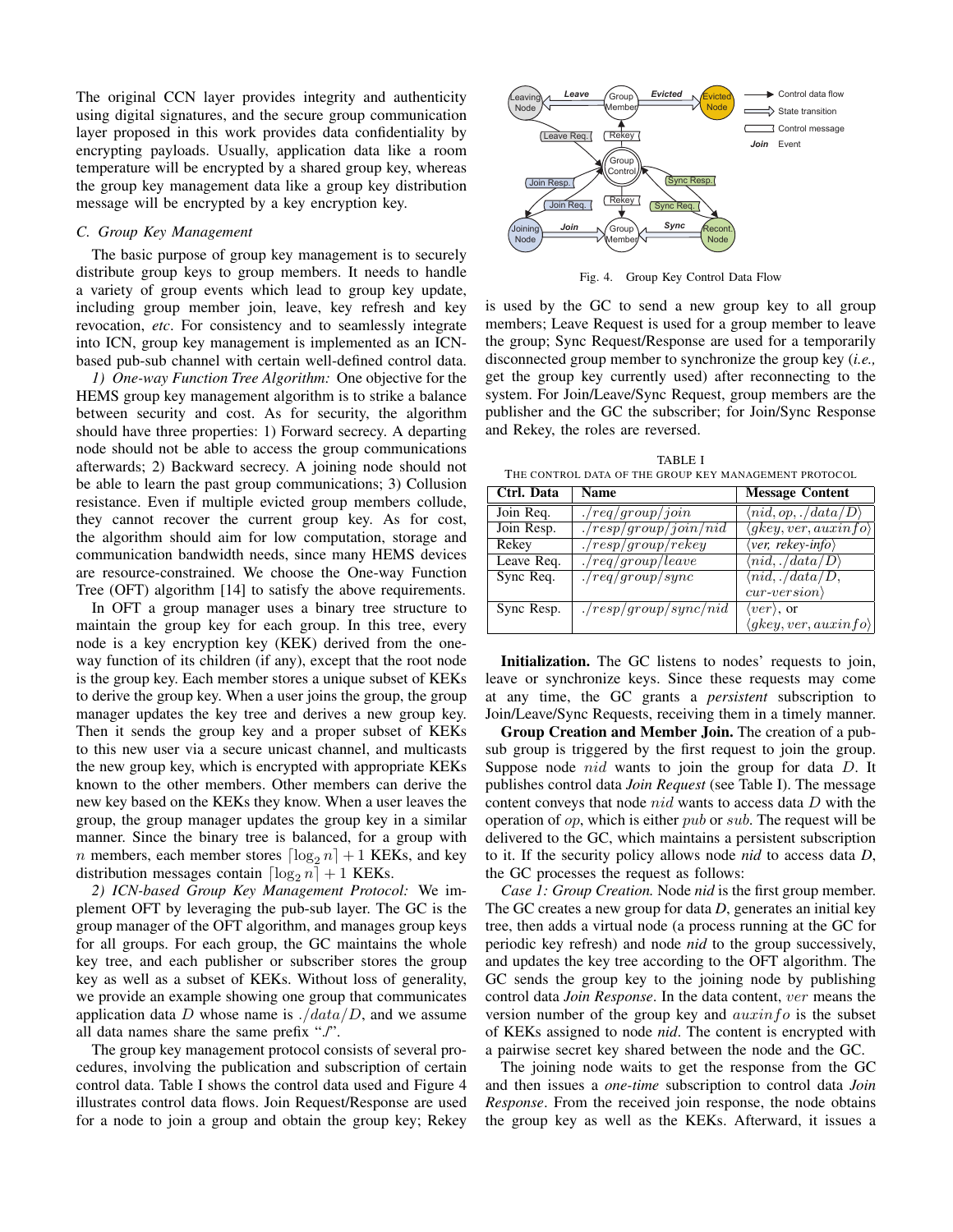persistent subscription to control data *Rekey* so as to receive future group key updates.

*Case 2: Normal Join.* Node *nid* is not the first group member. The GC updates the key tree and derives a new group key to ensure backward secrecy. Besides sending the new key to the joining node, it also sends the new key to the existing group members by publishing control data *Rekey*. In the message, *ver* denotes the version number of group key and *rekey-info* can be used by existing members to get the new group key. Since existing members have *persistent* subscriptions to *Rekey*, they receive the rekey data and obtain the new group key.

Member Leave. When a node leaves a group, the group key is updated to ensure forward secrecy. If a member *nid* wants to leave the group for data *D*, it publishes a control data *Leave Request*. When the GC receives the request, it updates the group key and constructs a *Rekey* message and publishes it, such that all other members can learn the new key from the *Rekey* message but not the leaving member.

Member Eviction. Sometimes the GC needs to evict a group member due to some reasons, for example, the node is compromised. This case is similar to a member leave, except the GC updates the group key and publishes a *Rekey* message without receiving a *Leave Request*.

Member Synchronization. A group member may become temporarily disconnected from the network. For example, a wireless device moves out of range of the WLAN or is powered off. When it reconnects, the group key may have been updated. The reconnecting node publishes a *Sync Request* that includes the version number of the latest group key it has. On receiving the request, the GC publishes a *Sync Response*, which includes the latest-version group key and a proper set of KEKs. As with a member join, the member *nid* gets the response by subscribing to *Sync Response* once.

Group Key Refresh. To resist cryptanalysis, a group key should be refreshed periodically. To do so, the GC evicts the virtual node from the group (or makes the virtual node join the group in the next refresh period) and updates the group key accordingly as done for a normal eviction (or join).

# *D. Discussion*

The control data used in group key management is secure. The integrity and authenticity of the data is provided by ICN using digital signatures. As to confidentiality, Join/Sync Response are encrypted with a secret key only known to the joining/synchronizing node and the GC, and thus other nodes cannot learn the group key or KEKs included in the response. The group key included in Rekey is also encrypted with the proper KEKs, such that no parties other than the group members can learn the group key. Note that Join/Leave/Sync Requests do not need to be confidential since they do not leak sensitive information such as data content or a group key.

The overhead of group key management depends on the dynamics of nodes that cause group key management operations, such as group rekey and group key synchronization. There are two types of group dynamics. One case is a group membership change, where a new node is authorized to access the data of a group, or an existing group member is deprived of the privilege. In HEMS, group membership changes only when a device is installed or uninstalled, and when temporary data access privileges are granted to or reclaimed from a resident, a visitor or a device. It is expected that the frequency of group membership changes are low at home. The other type of group dynamics is the temporary disconnection and reconnection of group members, which can be mainly caused by device mobility. In most cases, the frequency of temporary disconnection is also low. Thus, the communication overhead of group key management should be acceptable in HEMS.

We also can observe that persistent subscriptions play a key role in group key management. Group key refreshment due to member leave or eviction are two asynchronous events. Only if the remaining members are notified quickly with the new keys can the security requirements be met. Therefore it is worthwhile to keep Interest and PIT state longer lived as discussed in Section III-A.

As an emerging technology, ICN has many open research problems, like data cache consistency/freshness and security of ICN networks, which are outside the scope of our work.

## IV. A PROOF-OF-CONCEPT SYSTEM

To validate our approach, we design a proof-of-concept (PoC) home energy management system. The PoC includes an integrated ambient/power sensor [12] to measure temperature, brightness and noise. It is capable of detecting individual power events, such as "Air Conditioner ON" and "Washer OFF" through disaggregation of the whole-house energy signal. The PoC uses four tablets running Ubuntu10.04 with 1.82GHz Atom N470 CPU and 2GB RAM. One works as a proxy to connect the sensor to the home network. Ambient sensing and power events data are encapsulated into *i*HEMS messages and published to the network. Among the other three tablets: one emulates an Energy Dashboard, which receives and displays ambient sensing data and power events from the sensor; one acts as a GC; one emulates a Visitor's mobile device, which requests to join the group and subscribes to ambient data by a one-time or persistent subscription. Because the laptops support emulation, the PoC scales up, with more devices and more sophisticated pub-sub interactions.

All advanced *i*HEMS features, including the secure group communication scheme and the OFT-based group key management protocol, are built into the PoC by extending CCNx-0.4.0, an open source implementation of CCN [10]. Based on the CCNx library primitives, we developed the pub-sub APIs  $\text{Pub}(dn)$  and  $\text{Sub}(dn, mode, [interval])$  that support onetime, periodic and persistent subscriptions. Currently, persistent subscriptions are implemented by iteratively sending interest messages. All pub-sub messages are carried as SEP2.0 [18] application-level messages, to evaluate the emerging smart energy standard. Using OpenSSL, we employ *blowfish* for encryption and SHA-1 for the one-way function in OFT. We also implemented a simple security policy management module to handle access control and group key distribution. The back end system and the GUIs are implemented in 3400 lines of C code and 1300 lines of Java code respectively.

The PoC enables the evaluation of the system from a functional perspective with a focus on the secure grouporiented publish-subscribe in HEMS. We design experiments to validate native CCN as well as the enhanced secure HEMS